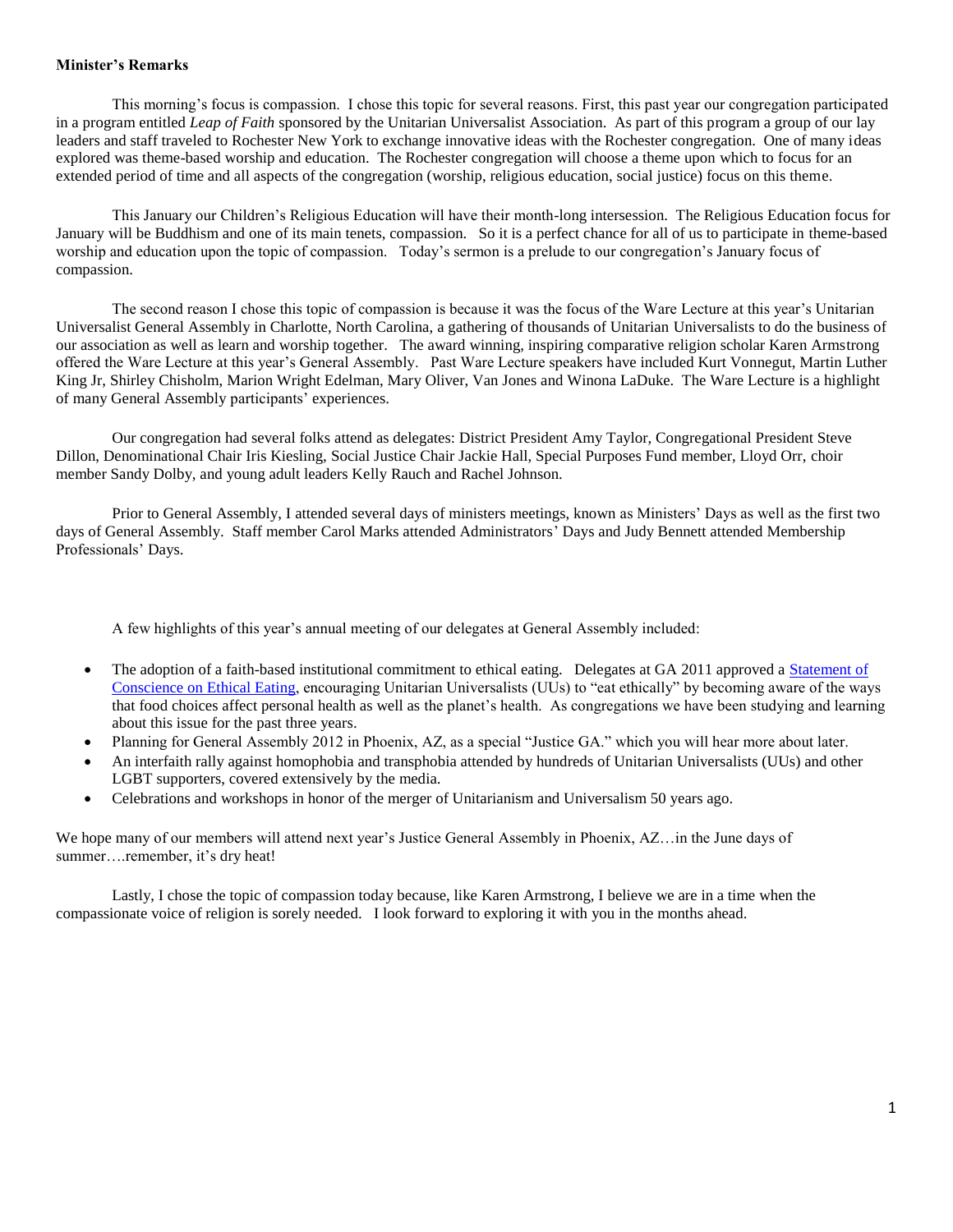## **The Challenge of Compassion Reverend Mary Ann Macklin**

*Compassion is not easy.* Karen Armstrong made this abundantly clear during the Ware Lecture at our 2011 Unitarian Universalist General Assembly. She aptly titled her lecture 'The Challenge of Compassion', and I will draw upon it as well as her book 'Twelve Steps to a Compassionate Life' for this sermon.

On June 24<sup>th</sup>, not long after I left General Assembly, the New York Senate approved the Marriage Equality Act by a vote of 33 to 29 to approve same-sex marriage. The bill included protections for religious groups who object to same-sex weddings. As a Times Magazine summed up:

The New York law went further than merely restating the constitutionally obvious. It also wrote into law the right for all religious institutions — hospitals, adoption services — and so-called benevolent organizations to refuse to not just marry gay couples but the right to refuse accommodating their weddings, too. For gay couples in New York, good luck finding a Knight of Columbus hall to rent, for instance. (1)

Personally, as a gay person myself who found unexpected rich meaning in being legally married in Vermont last year to my same-sex partner of 22 years, this added protection for groups who object to same-sex marriage doesn't bother me. If certain faiths, based on their religious beliefs, object to same sex marriage then I personally do not want the idea of their being *forced* to accommodate gay marriage as a fear tactic. However, as a minister who has performed over 400 weddings thus far, I want you to know that I feel very restricted in my home state of Indiana when I cannot legally formalize a wedding for same-sex couples… even here in this sanctuary of our Unitarian Universalist Church.

On June  $28<sup>th</sup>$  I received a call to action e-mail from Joe Solomonese, President of the Human Rights Campaign, which is the largest national lesbian, gay, bisexual, and transgender civil rights organization. The e-mail message was entitled 'Riled Up and Lashing Out' and it addressed the backlash from the religious right in response to the New York Marriage Equality vote. Joe wrote,

*It's getting ugly. Just days after the New York State Senate approved marriage equality, Pat Robertson declared that America may not survive since it has now "embraced homosexuality."*

*That's not all. Leaders of the right-wing Tea Party Nation warned about the "queering of America," and compared gays to drug addicts. One right-wing Christian publisher even wrote that politicians who voted for marriage equality should be "subject to indictment, trial, and punishment" because the vote violates "God's law"!*

*Our victory in New York has the right-wing riled up because they never thought that a GOP-led state legislature would approve a marriage equality bill. But there's a fundamental shift underway that you and I have seen coming. We're at a tipping point in our culture and the right knows they're losing – so they're lashing out. We need leaders like you, Mary Ann. To seize the momentum of this victory and confront hate wherever it appears,… (then they asked me to increase my level of giving.) (2)*

I agree with Joe from the Human Rights Campaign. As a liberal religious minister I do want to confront hate wherever it appears. And I readily admit that such anti-gay rhetoric as cited in his message can still bother me. If I'm perfectly honest, it can still scare me on occasion.

When I in my late teens and struggling with the possibility that I was gay, one of our neighbors in my small town in Indiana had already decided that I was gay. He threatened that if I ever came into his house again he would shoot me. This was horrific message for any young adult to receive in a critical time of development; it made my whole coming out process harder. On some level, I finally decided that my integrity was more important than safety. I suppose that's a decision that many of us face in our lifetimes. Still it was a lot for me as a young kid and it is something that I sometimes still struggle with as an adult. So yes, I agree with Joe. I want to, and will, confront hateful messages (whatever the source of their prejudice) as part of my ministry.

However, I also agree with Karen Armstrong who stated in her compassion lecture that we are becoming dangerously polarized as a nation and as a world. That all of us are somewhat addicted to our dislikes, our prejudices, our positions and there is a little glow or buzz that we get when we define ourselves against other human beings. When we get that little buzz of being better than another human being (that I admittedly often feel when it comes to the Pat Robertson of the world) what does that say about spiritual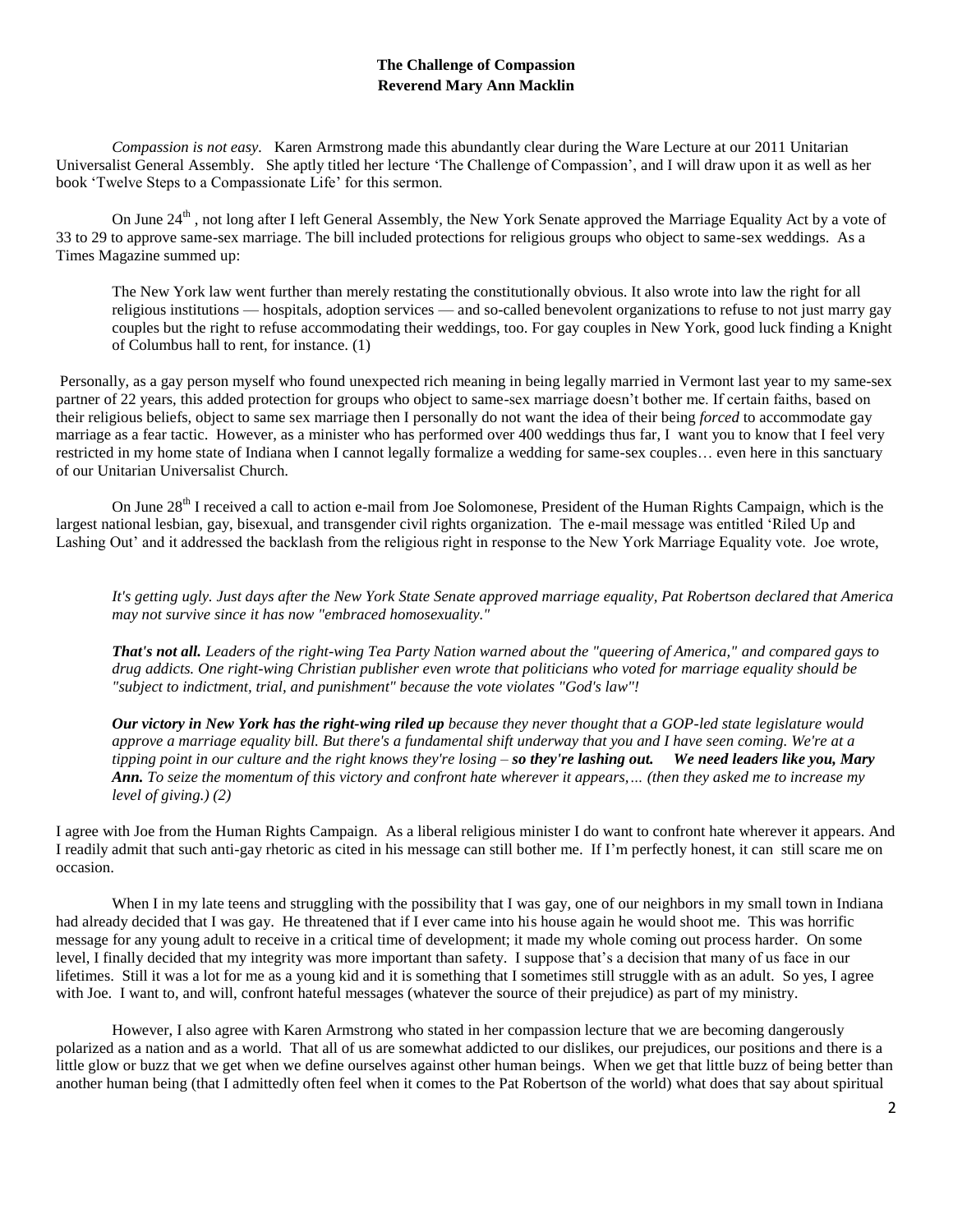journey? If someone wants leaders like me, what kind of leader do I want to be? Where does compassion fit into all of this? On a pastoral note, I invite you not to languish in guilt when you feel that little buzz of being better than another person. Rather, observe it. Note it. Awareness is the first step. Guilt is a useless energy.

## **My question today: If we as Unitarian Universalists are to embody our social justice message of 'Standing on the Side of Love' how do we do that and still walk the path of one of the greatest religious task of our times, the path of compassion?**

It's a huge question. If you think you have the answer already (ie confront the behavior of the message instead of condemning the person or the group), I am going to ask you to take three deep breaths and arrive to this moment and allow yourself to be in the unknown when it comes to understanding compassion. I am going to invite you to live the question with me today, over the next months, into January and beyond. *Compassion is not easy.* If it was, we'd all be on the compassion bandwagon traveling along with abundant love for the world and all its inhabitants as we end suffering with each step. I can only speak for myself and simply say that the compassion bandwagon is one that I hop onto and fall off of on a daily basis. *Compassion is not easy.* The more I study it, the less I know about it.

*The ethic of compassion is at the core of all the major religions*, Karen Armstrong posits, and at the heart of this ethic is the Golden Rule. Armstrong explores the origins of the word Compassion. It derives from the Latin *paitri* and the Greek *pantheon*  meaning to endure something with another person, "to put ourselves in somebody else's shoes, to feel her pain as though it were my own, and to enter generously in his point of view." (3, pg 9) *The Golden Rule* Armstrong offers *is the test of our spirituality,* and it *invites us to enter into the sacred. It asks us to treat all people, all nations, as we would want to be treated.* It asks us to create *a global community of respect.* 

We learn from Armstrong that in the case of recorded religious traditions the first person to codify the Golden Rule was Confuscius. This Chinese sage, who lived 500 years before Jesus of Nazareth, was asked by one of his disciples which teaching could be practiced 'all day and every day'. He replied:

## *Perhaps the saying about shu (consideration). Never do to others what you would not like them to do to you. (3, pg 9)*

Confucius said that this is the thread that runs through the spiritual system known as the Way (the Tao) and pulls all of its teachings together. He went on to define the word *shu* with the phrase, 'likening to one's self.' He taught that, "people should not put themselves in a special category but relate their own experience to that of others 'all day and every day.'" (3, pg 9) This concept of *shu* falls within an ideal called *ren,* and *ren* cannot be understood intellectually but can only be fully understood by persons who practiced it on a daily basis 'all day and every day'. "A person who behaved with *ren,"* Armstrong writes*,* "would become a *junzi,* 'a mature human being'." (3, pg 10)

In her Ware Lecture, Armstrong speaks about Hillel, the older contemporary of Jesus of Nazareth who was challenged by a seeker to recite the whole Jewish teachings while standing on one leg. He stood on one leg and stated, "That which is hateful to you, do not do to your fellow human. The rest is commentary." He replied and returned to his two footed stance. The  $7<sup>th</sup>$  century Prophet Mohammed, founder of the Islamic religion, stated, 'No one can be a believer unless you desire for your neighbor what you desire for yourself.'

And the Buddha (470-390 BCE) saw that compassion takes us beyond our small ego self into a transcendent dimension. In her book, Armstrong points out that one of the central disciplines to this transcendent way of living was meditation upon four elements of immeasurable love that 'exist in everyone and everything'. These four consist of:

\**Maitri (loving kindness), the desire to bring happiness to all sentient beings.*

*\*Karuna (compassion) the resolve to liberate all creatures from their pain;*

*\*Mudita (sympathetic joy) which takes delight in the happiness of others*

*\*Upeksha (even mindedness) an equanimity that enables us to love all beings equally and impartially. (3, pg 10)* 

Angeles Arrien, one of my cherished elder teachers, models the element of Upeksha in a most remarkable way. When she is teaching, one recognizes in her presence an equitable, unconditional love for each person in the room, even when she is demonstrating tough love, which she does quite often to challenge our small ego addictions. Tough love is a component of compassion. It reminds us that compassion is not about being nice. Nice is often about avoiding conflict or truth telling. In her leadership Angeles Arrien models an even mindedness that demonstrates tough love as well as an unselfish concern for others, what one might call *altruism.*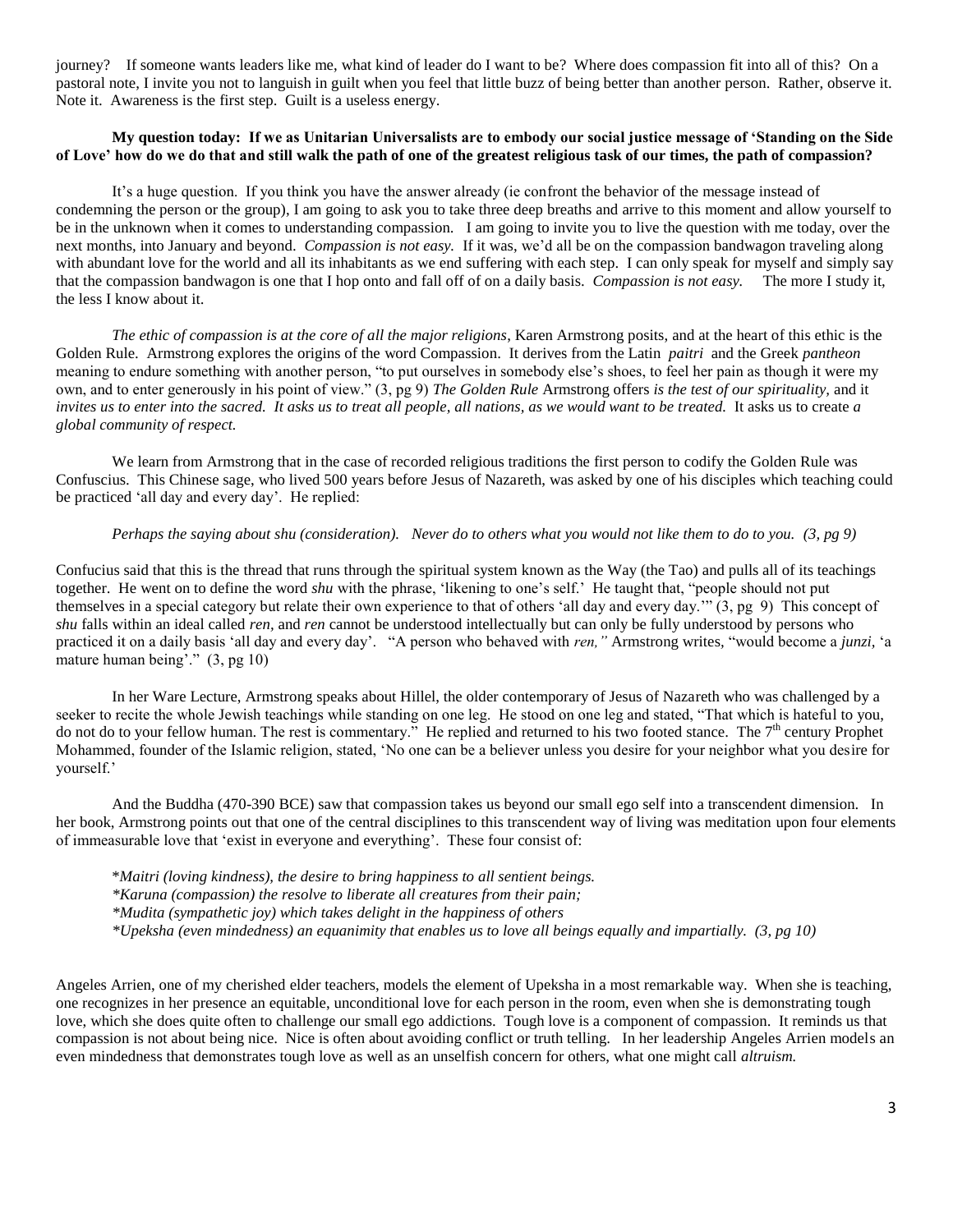Yet such characteristics as *altruism* and the path of compassion are often suspect and certainly not a major emphasis in modern society. We live in a competitive environment which often encourages us to put ourselves first. Many evolutionary theorists balk at the idea of true altruism. And y'all know that I love evolutionary theorists. However, some of them view *altruism* as a symptom of natural selection; Armstrong explains that *altruism* is described as a useful survival mechanism for *Homo Sapiens "*because those groups that learn to cooperate forge ahead in the desperate competition for resources, and the *altruist* expects reciprocation for him or herself and their closest relatives." (3) Armstrong goes on to acknowledge:

*There is no doubt that in the deepest recess of their minds, men and women are indeed ruthlessly selfish. This egotism is rooted in the 'old brain' which was bequeathed to us by reptiles that struggles out of the primal slime some 500 million years ago. Wholly intent on personal survival, these creatures were motivated by mechanisms that neuroscientists call the Four F's: feeding, fighting, fleeing,…and…*ahem, well as Armstrong points out*, for want of a better word,' reproduction'. The emotions* the Four F's *engender are strong, automatic and 'all about me.' Over the millennia,* Armstrong writes*, human beings also evolved a new brain, the neocortex, home of the reasoning powers that enable us to reflect on the world and on ourselves, and to stand back from these Four Fs, these instinctive, primitive passions (when their instinctual drives and reactions are not necessary.) (3)*

Certainly the neocortex can be used to serve our primitive passions. When we become calculating, deceitful, greedy, cruelly competitive and hypocritical to serve only our own best interests then we have not arrived to the heart of compassion.

How do we find the heart of compassion? Where do we start?

My first response is breathe…breathe….breathe. Allowing for deep, relaxing breathing can bring us into a state of calm, which allows for the reasoning aspect of our brain to draw us toward that which has heart and meaning in our lives.

How do we find the heart of compassion? Where do we start?

Karen Armstrong responds that we must first admit that we are addicted to our egotism. "

*We cannot think how we would manage without our pet hatreds and prejudices that give us such a buzz of righteousness, like addicts, we have come to depend on the instant rush of energy and delight we feel when we display our cleverness by making an unkind remark and the spurt of triumph when we vanquish an annoying colleague*." (3, pg 23)

I attended my first General Assembly in 1989 on the campus of Yale University in New Haven Connecticut. Starhawk, one of the most respected voices in modern earth-day spirituality and author of *The Spiral Dance: A Rebirth of the Ancient Religion of the Great Goddess,* was there.

I remember being in a nighttime courtyard doing a spiral dance led by Starhawk under the stars and moon shining above the Yale campus. Later, during one of her talks, someone asked her about her thoughts on *the purported rapture* within some Christian traditions. She responded that she welcomed the rapture because all those believers could go to their heaven and the world could be ours again. The next speaker walked to the mic and challenged Starhawk with unkind remarks regarding those Christians who believe in the rapture. Starhawk paused… thought about it… and offered an apology.

I don't know. I still struggle with her apology. There was some truthfulness in her response. And maybe, maybe if we were in a room of Unitarian Universalists and Christians who believed in the rapture, some of them would think it was funny too. Then again, others might find it hurtful. Then again, we can't lose our sense of humor.

 The Christians who do believe in the rapture do intend to go elsewhere and leave others--dare I say "us"--behind. And here I want to point out that two of the main archetypal fears within our human species are: fear of loss (left behind, abandoned, betrayed, not wanted, not being chosen) and fear of entrapment (constrained, tricked, cheated). So the whole rapture thing, admittedly, irks me and engages a fear response. It fires up my Four F brain and little ego-self, and I feel myself posture, and say, "yeah, go ahead and leave us and the earth behind, see what I care, we'll finally have the earth for ourselves." And… I… get a rush of energy and delight. There's a part of me that doesn't want to give that up. That's why satire is so tricky and one reason that I tend to shy away from it. Now, don't get me wrong, I think satire is a wonderful form of social criticism. I just think it is a tricky balance to discern whether one's motivations are pure ego-satisfaction, satire motivated by true social criticism. For me, the true satirist is rare, and my guess is the true satirist does not often get that rush of energy and delight.